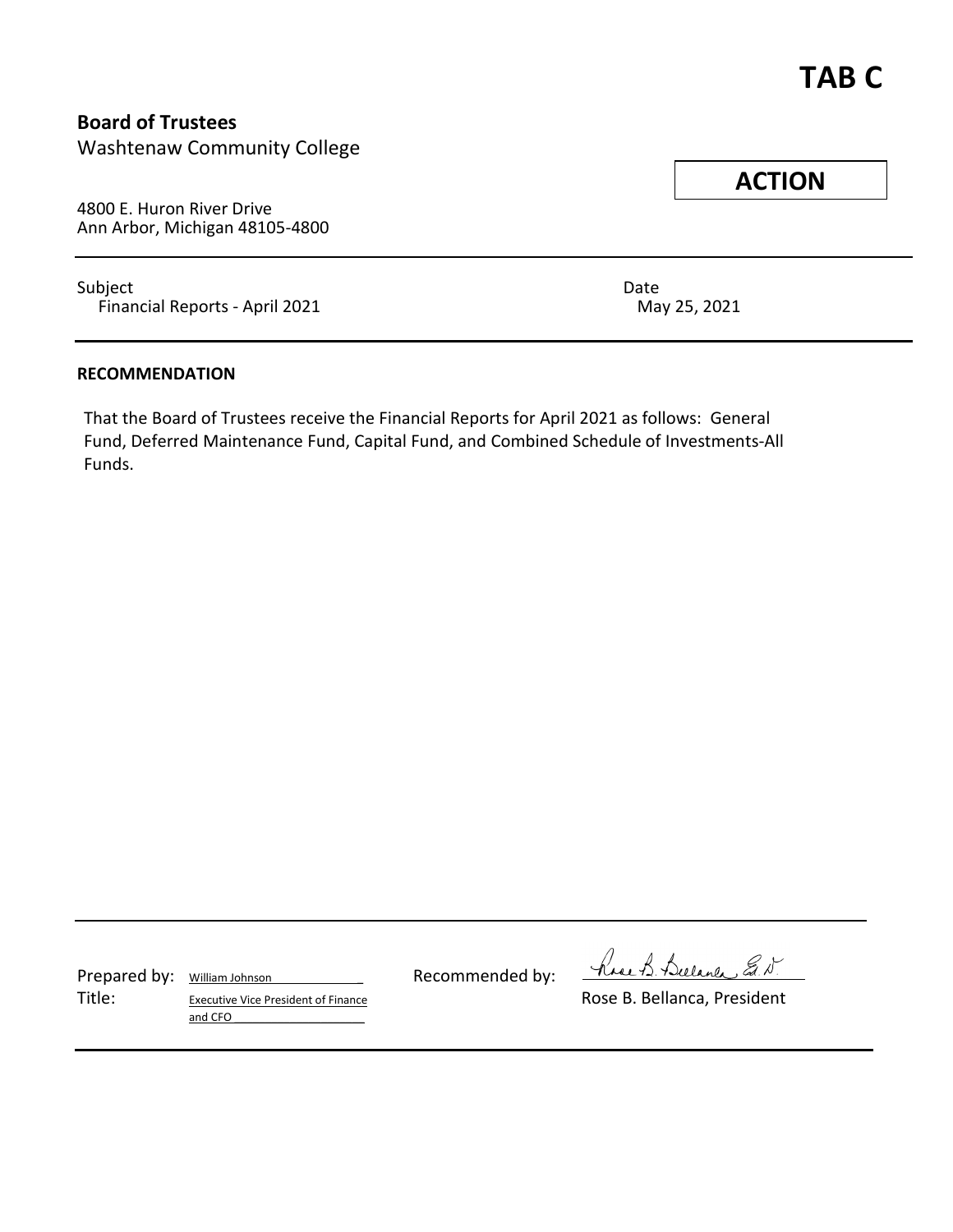# **Financial Narrative**

# April 2021

The financial narrative discusses the financial operating performance of Washtenaw Community College for fiscal year 2020-21, the ten months ended April 30, 2021.

# Revenue

As of April 30, 2021, Total Revenues were \$102.1 million; Total Expenditures and Operating Transfers were \$83.9 million. Revenues in total are behind the expected budget for the first ten months by approximately \$3.0 million.

Spring Tuition revenue is ahead of the year-to-date budget by approximately \$334,000 with both headcount and credit hour enrollments exceeding budget assumptions. The Spring Tuition revenue amount includes 65% of the tuition revenue billed through April for the upcoming Spring/Summer term (an estimate of what will be earned in this fiscal year), along with \$1.7 million of tuition revenue that was earned for the prior 2020 Spring/Summer term. For fiscal year 2020-21 in total, tuition and fees remain approximately \$3.2 million below budget.

While the College budgeted for an approximate 10% decrease in its annual State Aid appropriation (similar to the decrease in fiscal year 2019-20), the State approved budget restored the College's annual appropriation to the pre-reduction levels of fiscal year 2019-20. The College will therefore show a growing positive variance to budget throughout fiscal year 2020-21. We expect this positive variance to grow to approximately \$1.5 million by the end of the fiscal year.

Receipts for Local Government Taxes are \$57.6 million through April, which represents 98 percent of the total budgeted revenue from property taxes. This is slightly ahead of the expected collections through the first ten months of the fiscal year and is a positive indication that we will meet, if not exceed, the budgeted amount of tax revenue for the year.

As noted on the accompanying Statement of Revenues and Expenditures, the Auxiliary Activities and Other sections of revenue are \$482,000 and \$526,000 under budget, respectively. The COVID-19 pandemic continues to have a significant impact on a number of other revenue areas for the College. Contract training and community enrichment courses have shifted to online class offerings when possible but enrollments have fallen behind budget for the first quarter. Additionally, conference center events remain cancelled.

### **Expenditures**

Total Expenditures through April 30, 2021, represent 74 percent of the budgeted expenditures for the fiscal year. Overall expenditures are approximately \$7.0 million less than what was expected through the first ten months of the year. This variance is attributed to both personnel and non-personnel items. The positive personnel-related variance stems from vacancy savings in excess of budget as well as savings from part-time positions. Currently, the College is averaging 33 full time vacancies to budget. As the year progresses, the various divisions will show a positive variance to budget and the General Administrative category, which holds the budgeted vacancy savings, will reflect an over-budget condition. Part time personnel expenditures are running significantly below budget as the College continues to operate primarily in a remote environment with a very limited number of students on campus. Reduced on campus activities have similarly impacted Non-personnel expenditures, which are \$3.5 million below budget. At this time, we expect a large portion of these positive variances to be permanent.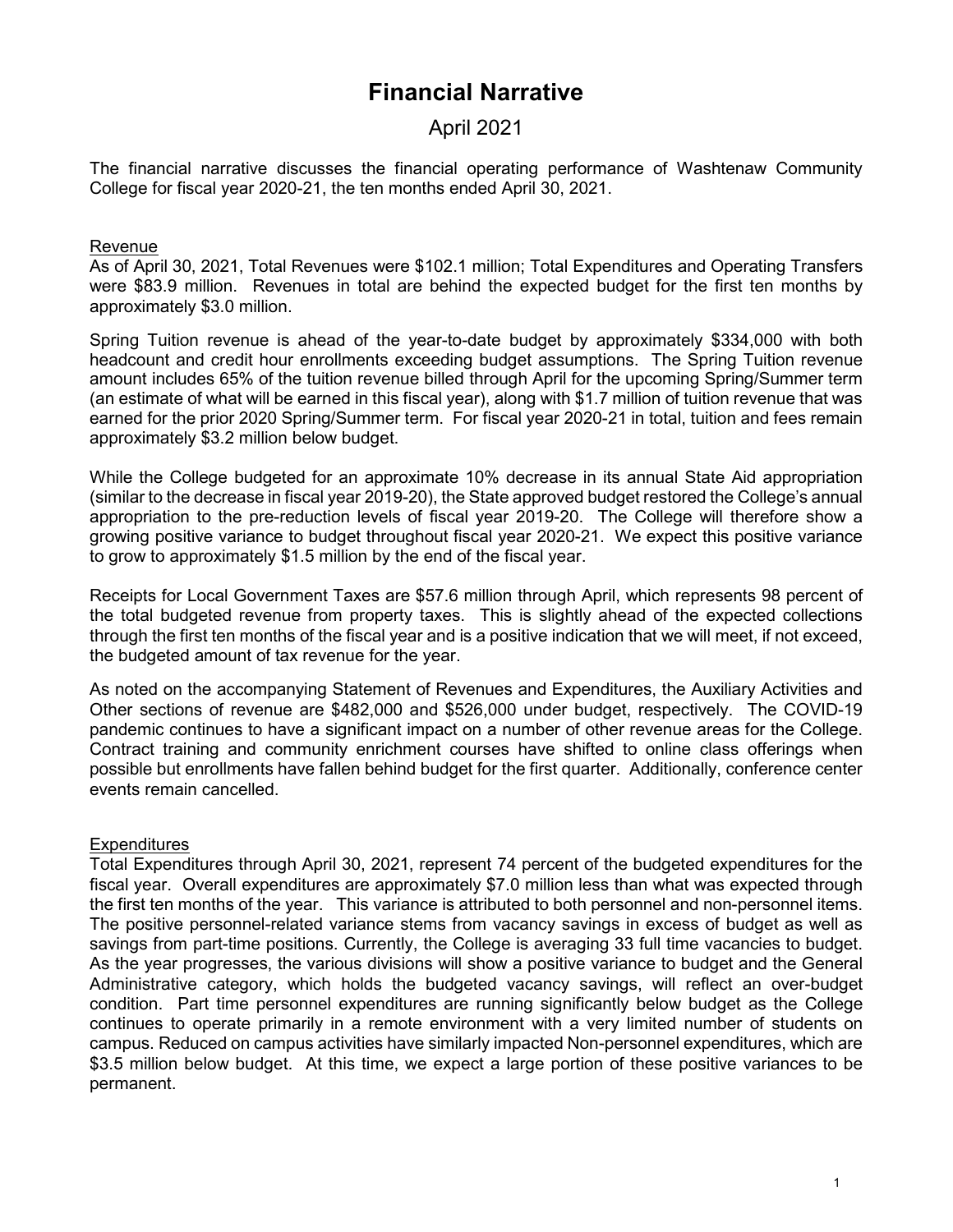## Operating Transfers

The Health & Fitness Center revenue has been significantly impacted by the pandemic. The HFC was fully closed for July through mid-September and upon reopening over 4,500 members have either cancelled or bridged their membership. As a result, net revenue transfers to the College have been eliminated for the first ten months of operations.

## Non-operating Transfers

As initially approved by the Board of Trustees in December 2019 and increased April 2021, the \$10 million Morris Lawrence Building Renovation Capital Project has been funded with a transfer from the general fund.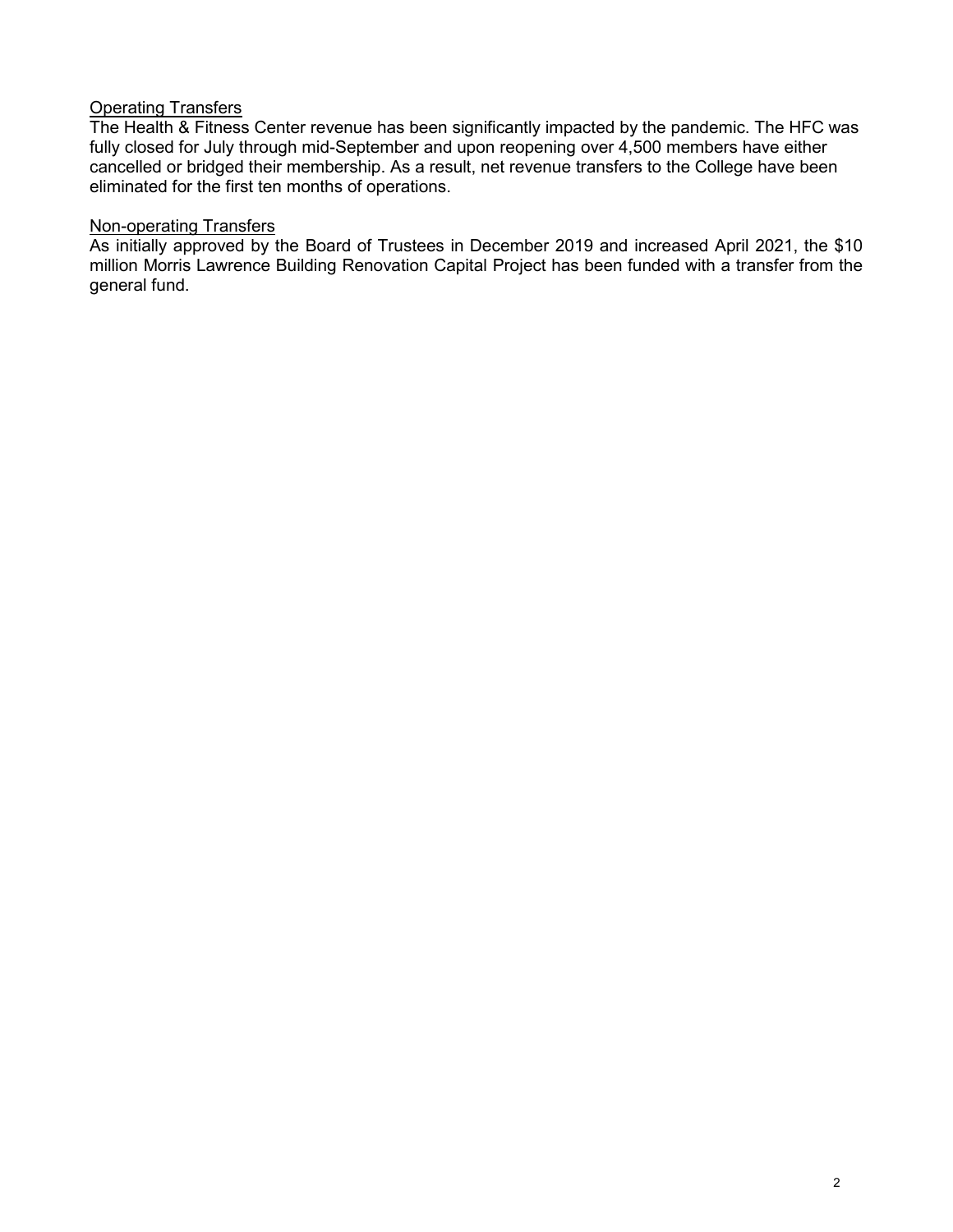### **Washtenaw Community College**

Revenues and Expenditures - General Fund

Statement as of April 30, 2021

|                                                            | Annual        | <b>YTD</b>    | <b>YTD</b>    | <b>YTD</b>    |
|------------------------------------------------------------|---------------|---------------|---------------|---------------|
|                                                            | <b>Budget</b> | <b>Budget</b> | <b>Actual</b> | Variance      |
| <b>REVENUES</b>                                            |               |               |               |               |
| <b>Tuition Fall</b>                                        | 11,030,166    | 11,030,166    | 9,853,013     | (1, 177, 154) |
| <b>Tuition Winter</b>                                      | 10,426,878    | 10,426,878    | 9,538,684     | (888, 194)    |
| <b>Tuition Spring</b>                                      | 4,859,945     | 4,714,147     | 5,047,813     | 333,666       |
| <b>Student Fees</b>                                        | 4,566,000     | 4,550,880     | 3,101,748     | (1,449,132)   |
| <b>Total Tuition and Fees</b>                              | 30,882,989    | 30,722,071    | 27,541,257    | (3, 180, 813) |
| <b>Local Property Taxes</b>                                | 58,880,204    | 57,475,702    | 57,593,177    | 117,474       |
| <b>State Appropriations</b>                                | 14,045,232    | 11,552,693    | 12,691,687    | 1,138,994     |
| <b>Trade Partnerships</b>                                  | 2,658,931     | 2,358,240     | 2,381,846     | 23,605        |
| Investment Income                                          | 600,000       | 491,391       | 410,661       | (80, 730)     |
| Other                                                      | 1,930,845     | 1,710,068     | 1,184,556     | (525, 512)    |
| <b>Auxiliary Activities</b>                                | 786,850       | 763,409       | 281,549       | (481, 860)    |
| <b>Total Revenue</b>                                       | 109,785,051   | 105,073,574   | 102,084,733   | (2,988,841)   |
|                                                            |               |               |               |               |
| <b>EXPENDITURES</b><br>Humanities & Social Sciences        | 11,955,967    | 9,830,826     | 9,344,276     | 486,550       |
| Math, Science & Engineering Technologies                   | 9,639,811     | 7,778,232     | 7,626,741     | 151,492       |
| <b>Health Sciences</b>                                     | 6,426,040     | 5,339,619     | 4,729,145     | 610,474       |
| <b>Business &amp; Computer Technologies</b>                | 7,679,318     | 6,353,374     | 5,627,840     | 725,534       |
| Advanced Technologies & Public Service Careers             | 7,595,887     | 6,276,268     | 5,524,013     | 752,254       |
| <b>Continuing Education</b>                                | 734,874       | 542,389       | 312,980       | 229,408       |
| Distance Learning                                          | 2,007,452     | 1,565,277     | 1,552,624     | 12,653        |
| <b>Instructional Support</b>                               | 14,939,323    | 12,074,640    | 10,099,087    | 1,975,553     |
| <b>Total Instruction</b>                                   | 60,978,672    | 49,760,625    | 44,816,706    | 4,943,918     |
| <b>Student Services</b>                                    | 9,822,982     | 7,519,536     | 6,108,914     | 1,410,622     |
| Scholarships                                               | 1,474,458     | 1,187,365     | 1,143,687     | 43,678        |
| <b>Executive Management</b>                                | 2,133,753     | 1,707,944     | 1,397,705     | 310,239       |
| General Admin - Institutional Services                     | 4,217,019     | 3,214,089     | 5,473,759     | (2,259,670)   |
| <b>MIS/Computer Services</b>                               | 8,614,540     | 7,322,502     | 7,071,749     | 250,753       |
| <b>Public Relations Development</b>                        | 3,074,475     | 2,539,269     | 2,031,335     | 507,934       |
| <b>Community Services</b>                                  | 1,863,625     | 1,476,354     | 1,021,658     | 454,696       |
| <b>Physical Plant Operations</b>                           | 10,774,596    | 8,908,813     | 7,946,713     | 962,100       |
| <b>Utilities</b>                                           | 2,089,700     | 1,610,708     | 1,601,988     | 8,720         |
| Equipment                                                  | 1,519,356     | 1,051,190     | 640,591       | 410,599       |
| <b>Total Non-Instruction</b>                               | 45,584,504    | 36,537,770    | 34,438,099    | 2,099,671     |
| <b>Total Expenditures</b>                                  | 106,563,176   | 86,298,394    | 79,254,805    | 7,043,589     |
| <b>OPERATING TRANSFERS</b>                                 |               |               |               |               |
| Repair & Maintenance                                       | 300,000       | 300,000       | 300,000       |               |
| Technology Infrastructure Upgrade                          | 1,450,000     | 1,450,000     | 1,450,000     |               |
| <b>Debt Retirement</b>                                     | 1,221,875     | 1,225,675     | 1,225,675     |               |
| <b>Health &amp; Fitness Center</b>                         | (1,450,000)   | (1,087,500)   |               | (1,087,500)   |
| Deferred Maintenance                                       | 1,500,000     | 1,500,000     | 1,500,000     |               |
| Furniture                                                  | 200,000       | 200,000       | 200,000       |               |
| <b>Total Operating Transfers</b>                           | 3,221,875     | 3,588,175     | 4,675,675     | (1,087,500)   |
| <b>Total Expenditures and Operating Transfers</b>          | 109,785,051   | 89,886,569    | 83,930,480    | 5,956,089     |
| <b>Operating Revenue Over Expenditures &amp; Transfers</b> |               | 15,187,004    | 18,154,253    | 2,967,248     |
| <b>OTHER NON-OPERATING ACTIVITY</b>                        |               |               |               |               |
| Transfer to Plant Fund - Capital Projects                  |               |               | (10,000,000)  | (10,000,000)  |
| Unrealized Gain/(Loss) on Investment                       |               |               | (137, 446)    | (137, 446)    |
|                                                            |               |               |               |               |
| <b>Total Revenue over Expenditures &amp; Transfers</b>     |               | 15,187,004    | 8,016,806     | (7, 170, 198) |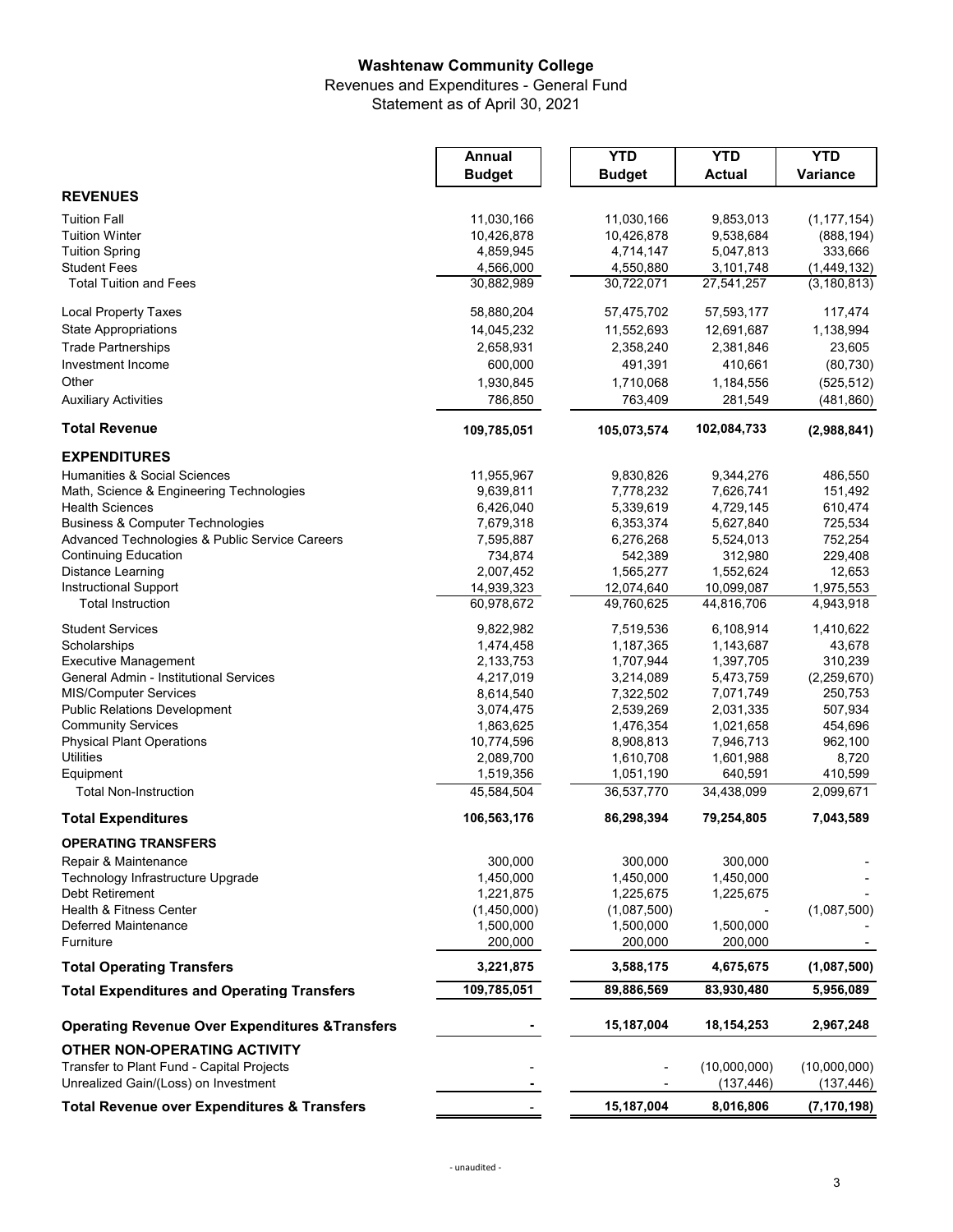#### **Capital Fund Project Summary April 30, 2021**

| <b>Project Category</b>                         |      | <b>Budget</b> |    | <b>Actuals</b> | <b>Commitment</b> |    | <b>Balance</b> |
|-------------------------------------------------|------|---------------|----|----------------|-------------------|----|----------------|
|                                                 |      |               |    |                |                   |    |                |
| <b>Revenues</b>                                 |      |               |    |                |                   |    |                |
|                                                 |      |               |    |                |                   |    |                |
| State Appropriation CC - STEP Equipment         |      | 4,516,749     |    | 4,516,749      |                   |    | 0              |
| <b>General Fund</b>                             |      | 16,055,178    |    | 16,055,178     |                   |    | $\Omega$       |
| Misc. Revenue                                   |      |               |    | 17,967         |                   |    | 17,967         |
| <b>Total Revenues</b>                           | - \$ | 20,571,927    |    | 20,589,894     |                   |    | 17,967         |
|                                                 |      |               |    |                |                   |    |                |
| <b>Construction/Repair Projects</b>             |      |               |    |                |                   |    |                |
| <b>MLB Building</b>                             |      |               |    |                |                   |    |                |
| <b>Renovations:</b>                             |      |               |    |                |                   |    |                |
| <b>MLB Renovations</b>                          |      | 10,000,000    |    | 375,362        |                   |    | 9,624,638      |
| <b>Total MLB</b>                                |      | 10,000,000    |    | 375,362        |                   |    | 9,624,638      |
| <b>Storage Receiving Building</b>               |      |               |    |                |                   |    |                |
| <b>Renovations:</b>                             |      |               |    |                |                   |    |                |
| <b>SRB Addition</b>                             |      | 1,830,000     |    | 1,828,220      |                   |    | 1,780          |
| <b>Total Storage Receiving Building</b>         | \$   | 1,830,000     | \$ | 1,828,220      | \$                |    | 1,780          |
| <b>Campus Wide</b>                              |      |               |    |                |                   |    |                |
| <b>System Improvements:</b>                     |      |               |    |                |                   |    |                |
| Classroom & Lab access Control                  |      | 570,802       |    | 570,742        |                   |    | 60             |
| CC - STEP Equipment                             |      | 7,627,434     |    | 7,504,061      |                   |    | 123,373        |
| <b>Campus Security System Upgrades</b>          |      | 318,691       |    | 317,723        |                   |    | 968            |
| Classroom & Lab Access Control                  |      | 225,000       |    | 224,080        |                   |    | 920            |
| <b>Total Campus Wide</b>                        | \$   | 8,741,927     | S  | 8,616,606      | \$                |    | 125,321        |
| <b>Grand Total Construction/Repair Projects</b> |      |               |    |                |                   |    |                |
|                                                 | \$   | 20,571,927    |    | \$10,820,189   | \$                | \$ | 9,751,739      |
| <b>Revenue Over (Under) Expenditures</b>        |      |               | \$ | 9,769,706      |                   |    |                |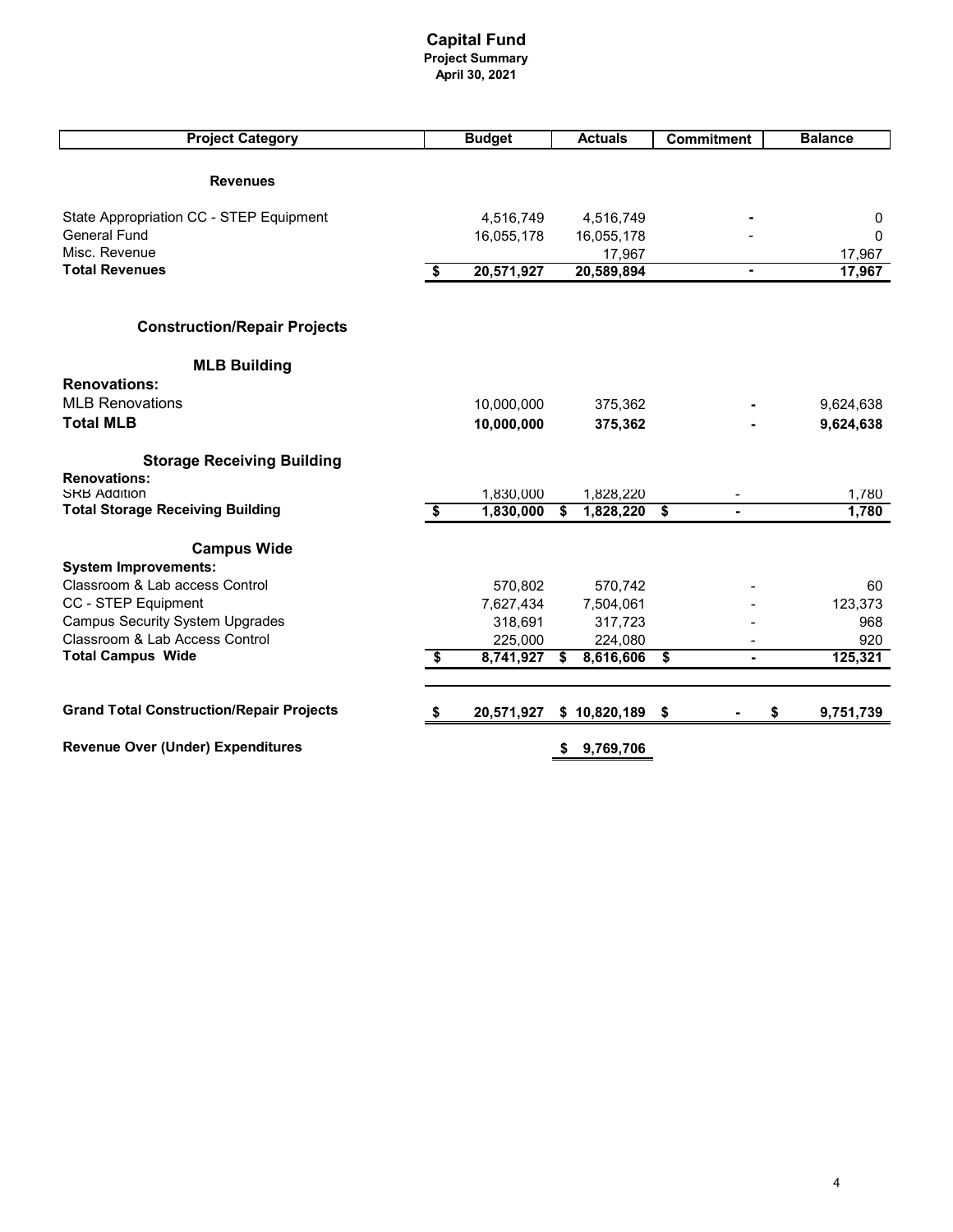# Washtenaw Community College Deferred Maintenance Fund April 30, 2021

|                                                  | Since inception of fund:                   |                         |                         |         |
|--------------------------------------------------|--------------------------------------------|-------------------------|-------------------------|---------|
|                                                  | <b>General Fund Transfers</b>              |                         | 21,300,000              |         |
|                                                  | Completed projects                         |                         | (18, 635, 939)          |         |
| Projects in process                              |                                            |                         | (2, 266, 513)           |         |
|                                                  | Uncommitted Fund Balance                   |                         | 397,548                 | 397,548 |
|                                                  | <b>Completed Projects:</b>                 |                         | <b>Final Cost</b>       |         |
|                                                  | Projects completed in prior years          |                         | 15,919,165              |         |
|                                                  | Current year completed projects:           |                         |                         |         |
|                                                  | EC Boiler Control & Valve Repl             |                         | 60,016                  |         |
|                                                  | <b>EC RPLC Campus Cooling Twr</b>          |                         | 1,302,974               |         |
|                                                  | <b>GM Fire Alarm Upgrade</b>               |                         | 85,083                  |         |
|                                                  | <b>GM Library Lighting Replacement</b>     |                         | 67,133                  |         |
|                                                  | <b>Campus Wide Parking Lot Repairs</b>     |                         | 183,344                 |         |
|                                                  | Campus Wide Concrete Repairs               |                         | 84,210                  |         |
|                                                  | Men' Hot Tub Replacement                   |                         | 163,056                 |         |
|                                                  | <b>HFC Pool Resurfacing</b>                |                         | 95,449                  |         |
|                                                  | FE West Brick & Tuck Pointing Rprs         |                         | 64,427                  |         |
|                                                  | <b>EC Chiller Maintenance Overhaul</b>     |                         | 181,098                 |         |
|                                                  | LA Fire Alarm Upgrade                      |                         | 116,331                 |         |
| Total of FY21 completed projects < \$50,000 each |                                            |                         | 313,653                 |         |
|                                                  |                                            | <b>Total Completed</b>  | 18,635,939              |         |
|                                                  | Projects in Process or scheduled to begin: |                         | <b>Allocated Budget</b> |         |
|                                                  | <b>Campus Lighting Upgrades</b>            |                         | 120,000                 |         |
|                                                  | <b>Campus HVAC Repairs</b>                 |                         | 137,857                 |         |
|                                                  | ML Retention Pond Dredging                 |                         | 265,656                 |         |
|                                                  | <b>Campus Primary Heat Filtration</b>      |                         | 50,000                  |         |
| $\ast$                                           | <b>GL Renovations</b>                      |                         | 90,000                  |         |
|                                                  | GM Garden Level Lighting Rplcmnt           |                         | 85,000                  |         |
|                                                  | Campus Wide LED Upgrades                   |                         | 90,000                  |         |
|                                                  | Parking Lot 7 Lighting Replacement         |                         | 80,000                  |         |
|                                                  | <b>Tunnel Lighting</b>                     |                         | 50,000                  |         |
| $\ast$                                           | FY21 Campus Flooring Replacement           |                         | 50,000                  |         |
|                                                  | FE Lighting Replacement                    |                         | 100,000                 |         |
|                                                  | ML Gun Range Roof Replacement              |                         | 100,000                 |         |
|                                                  | OE HVAC Replacements                       |                         | 255,000                 |         |
|                                                  | <b>GL Roof Restoration</b>                 |                         | 180,000                 |         |
|                                                  | SC - Mechanical Design                     |                         | 343,000                 |         |
|                                                  | <b>Restroom Renovation</b>                 |                         | 70,000                  |         |
|                                                  | Total of other projects < \$50,000 each    |                         | 200,000                 |         |
|                                                  |                                            | <b>Total in Process</b> | 2,266,513               |         |

\* Scheduled; no financial activity as of report date